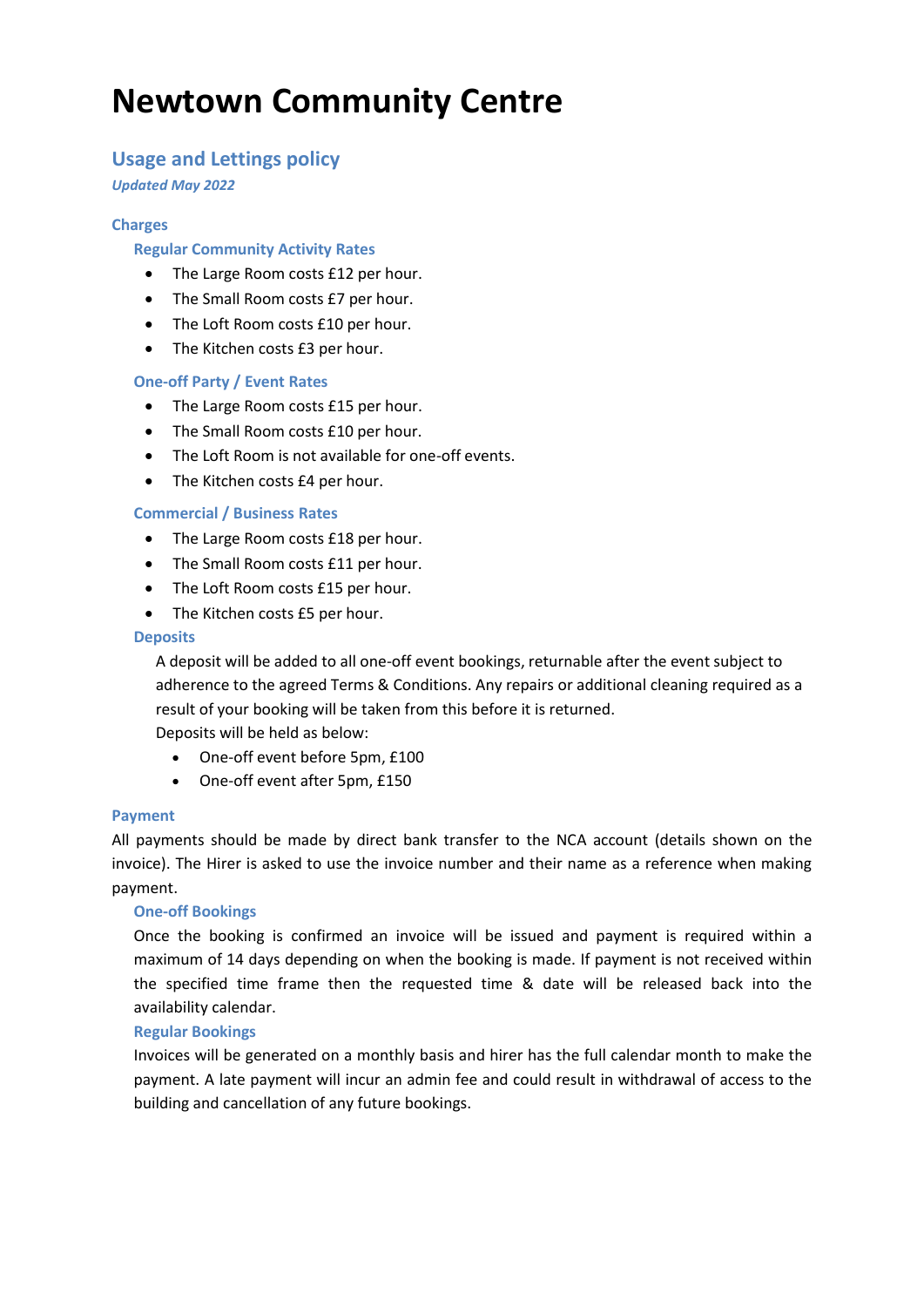#### **Cancellation**

If the cancellation is more than 14 days before the booked date a full refund will be given, or the amount credited to a future booking. If the cancellation is 14 or fewer days before the booked date, the hire is chargeable in full.

### **Cancellation by the NCA**

From time to time the NCA may need to cancel a booking that has already been accepted and paid for. This is normally to accommodate a community event and is rare. If we do have to cancel a booking we will give as much notice as we can and the booking fee for that session will be refunded or credited towards a replacement booking.

#### **Rolling Bookings**

The centre is a resource for the use of everyone in Newtown and the wider city. The NCA continuously reviews long running existing bookings alongside the waiting list and it may be necessary from time to time to refuse the renewal of a recurring booking to allow use by a group on the waiting list.

#### **Penalties**

If the rooms booked are not left in a clean and tidy state, or the hirer has not vacated by the end of their booked period, then NCA reserves the right to make a charge of up to £100 to cover the costs of cleaning and the disruption to other users. Hirers using a room they have not booked (including use of the kitchen for food preparation) will be charged the full cost of the extra room for the full duration of their booking.

## **Commercial Use**

Commercial use of the Centre is defined as use where the meeting or event is restricted to a closed group, such as meetings (including training) for staff members of a company or for company sales events. Educational, cultural, social or sporting events would not fall into this category, even when arranged by a for-profit company. Decisions on interpretation will be made by the Trustees.

A commercial rate will be determined by the Trustees. Lettings for commercial use should be controlled so that they do not restrict the time available for community groups. The Trustees will decide on a case-by-case basis, having regard to the NCA purposes as defined in the Constitution.

#### **Hire of the kitchen**

Hire of the kitchen may be added to hire of either of the downstairs rooms. Hire of the kitchen may be for less than the period of hire for the rooms, and is bookable in 30-minute slots. Only one group may use the kitchen at any time (there isn't enough room for simultaneous use by two groups). The first group to apply for the time-slot takes precedence.

If overlapping groups want simultaneous use of the kitchen, then they may come to an agreement between themselves, having due regard to safety and hygiene, and inform the Bookings Manager. In such circumstances, both groups will be expected to abide by the agreement and work cooperatively. The Trustees reserve the right to refuse further bookings from groups which do not abide by their agreements.

The kitchen will be equipped with a selection of cups, plates and utensils. Hirers are encouraged to use these, but should report and pay for any loss or damage.